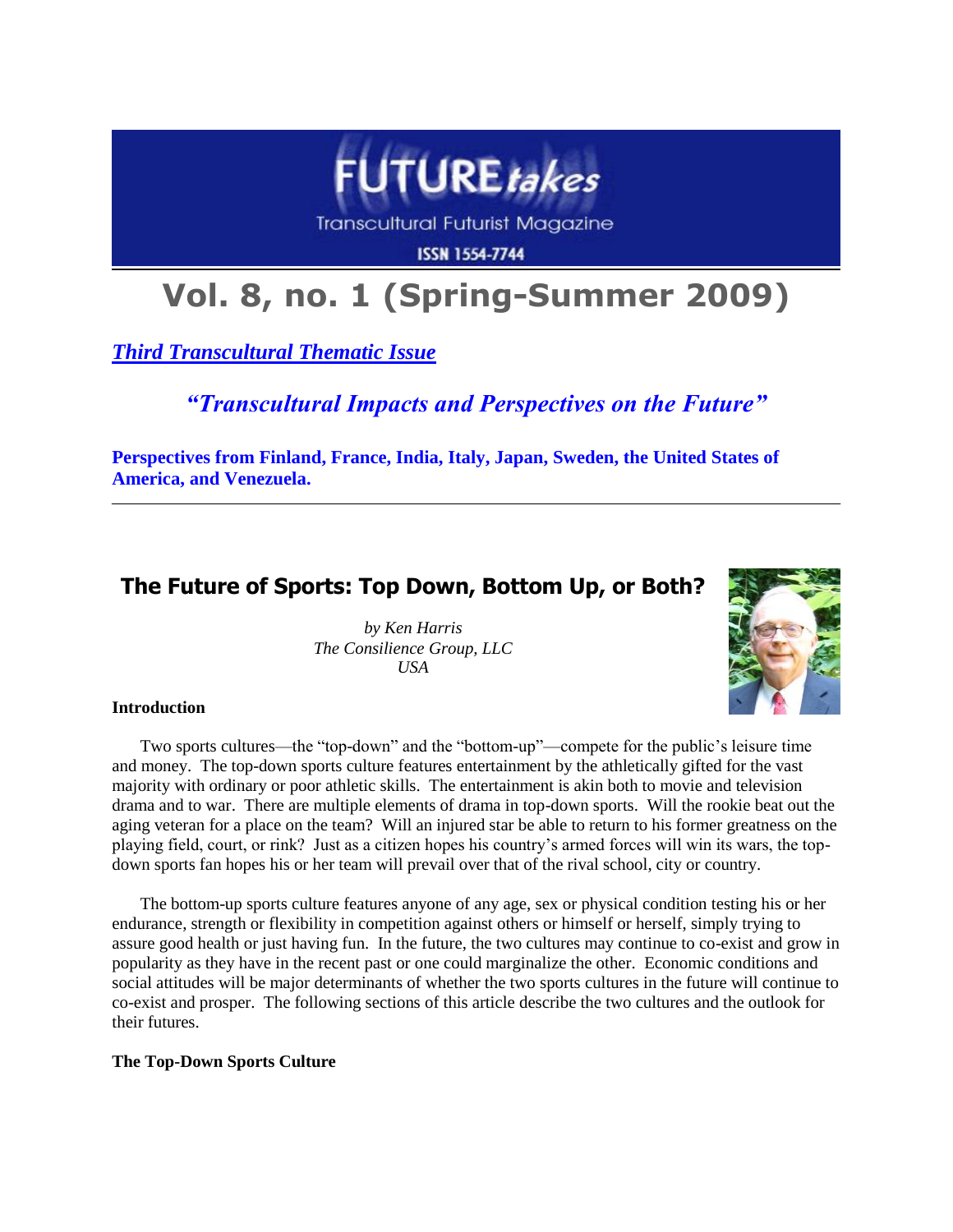The top-down sports culture is a multi-billion dollar global enterprise, incorporating and replacing national sports cultures. Four key factors have contributed to the global success of the top-down sports culture:

- High profile international competitions of which the Olympic Games are the most prominent and in which traditional dominance of countries in particular sports is disappearing
- The willingness and ability of professional and top amateur athletes to compete outside as well as within their home countries
- $\bullet$ The willingness and ability of sports leagues and teams to market their sports and of investors to purchase ownerships in teams outside their home countries
- Vast amounts of money from ticket sales, media contracts, corporate sponsorships, and government support

The top-down sports culture remains successful worldwide despite a dark side that includes drug and gambling scandals, fan misconduct (especially soccer hooliganism), criminal behavior of athletes, and taxpayer opposition to subsidization of sports leagues and teams (especially publicly financed stadium construction). Sports governing bodies, leagues and teams have made significant efforts to police themselves (e.g., drug testing of athletes by the World Anti-Doping Authority). However, no one can say with certainty whether these actions will avert a global public backlash

# *High Profile International Competition*

The Olympic Games are the most prominent of the many high profile international sporting events. They are held every two years with winter and summer games alternating. The next Winter Olympics will be in 2010 in Vancouver, Canada, and the next Summer Olympics in London, England, in 2012. Athletes will compete in 7 sports in Vancouver and 26 in London. Each sport has multiple events for a total of about 400.<sup>i</sup> Most sports have separate events for men and women, and women's participation nearly equals men's.

Cities vie years in advance to host the Olympic Games and Paralympic Games. Once the International Olympic Committee (IOC) chooses a host city, that city and its national government make costly, elaborate preparations and subject themselves to intense IOC and media scrutiny to assure that preparations are adequate. The preparations include building venues for the sports competitions, upgrading infrastructure to accommodate the thousands of attending fans and athletes, and taking elaborate security measures. Britain has budgeted 9.3 billion pounds (\$15.3 billion) for the 2012 games.  $\mathbb{I}$ 

The mass media, the general public, and national sports governing bodies focus mostly on the numbers of gold, silver and bronze medals each nation's Olympic team brings home rather than individual athletic achievement. National Olympic committees and sports governing bodies (especially in the major nations) strive to increase their medal counts, and they employ professional athletes and subsidize amateurs as necessary to do so. The competition to increase Olympic medal counts is a major factor in globalization of the top-down sports culture because countries import coaches, send athletes abroad for training, or naturalize foreign athletes to gain sports expertise they lack. For example:

China dominates world competitive Table Tennis while in the U.S. table tennis is largely a recreational activity. The United States' 2008 women's Olympic table tennis team had two members who formerly competed for China—Wang Chen and Gao Jun. iii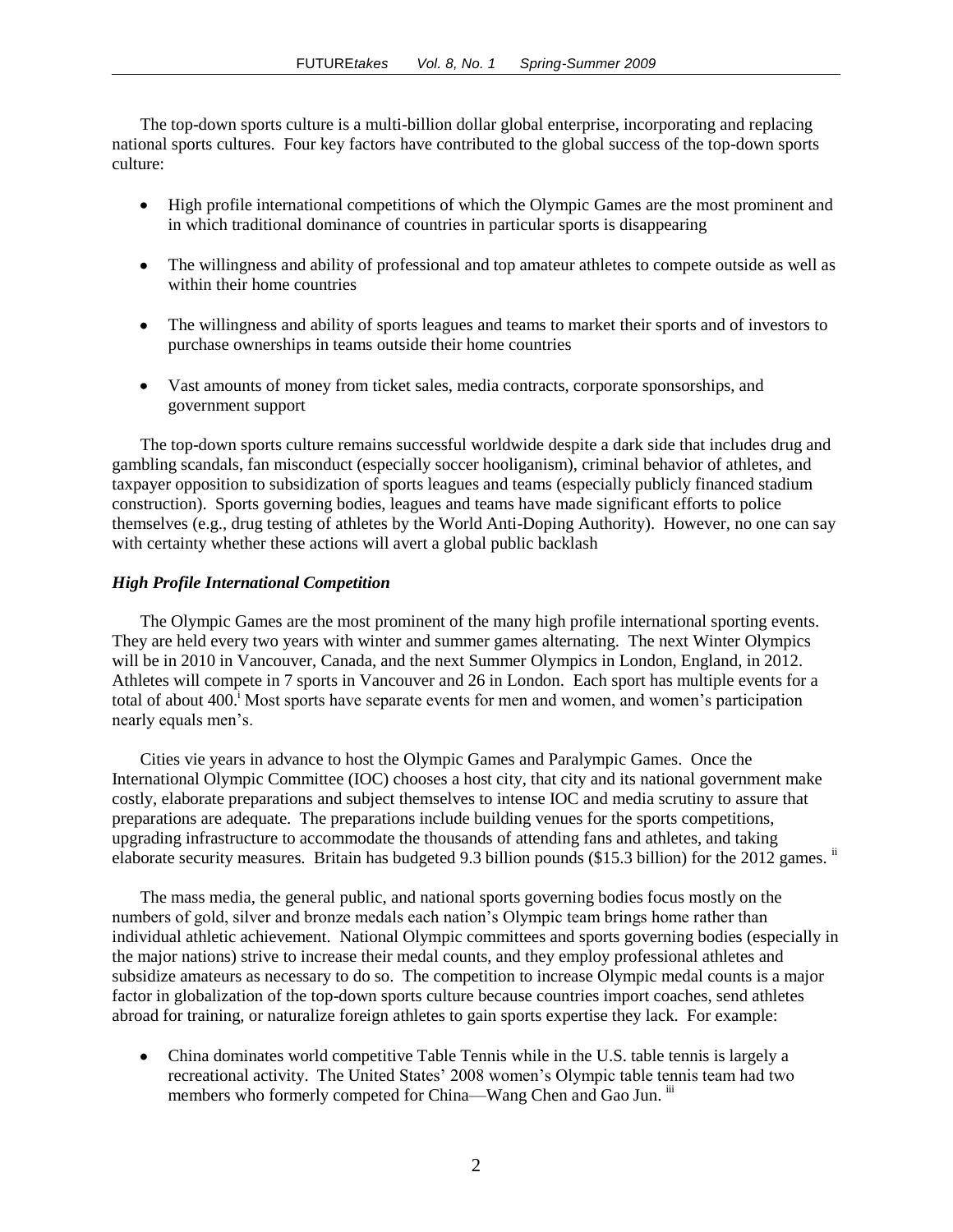Baseball was invented in the U.S. but is practically unknown in China. To prepare for 2008 Olympic baseball competition at Beijing, China hired former major league player Jim Lefebvre as coach five years in advance.<http://www.nbcolympics.com/baseball/news/newsid=206853.html>

As a result of high profile international sports competition, country teams no longer automatically win world or Olympic championships in their national games. For example:

- Americans invented baseball, but Japan won the first two world baseball classics. [\(http://en.wikipedia.org/wiki/World\\_Baseball\\_Classic\)](http://en.wikipedia.org/wiki/World_Baseball_Classic).
- Canadians invented ice hockey, but Russia won the 2008 International Ice Hockey Federation world championship.<sup>1V</sup>
- Cricket originated in England. But, teams from Southeast Asian and Caribbean nations of the former British Empire, where cricket has become enormously popular, often win international competitions such as Pakistan's victory over Sri Lanka in the 2009 International Cricket Council World Twenty/20 at the famed Lords cricket ground in England.  $\overline{v}$

# *International Mobility of Professional Athletes*

Professional athletes play where they can earn the most money, including outside their home countries, and professional sports teams recruit players internationally for high salaries as a matter of course. The international flow of athletes has been principally from emerging economies to North America and Europe. For example

- Over 25% of Major League Baseball players and over 45% of minor leaguers come from outside the United States. The largest foreign contingent is from the Dominican Republic—88 major and 1,636 minor leaguers. Dominicans like Juan Marichal, Pedro Martinez, Miguel Tejada and David Ortiz have been among baseball's greatest stars, and Major League Teams have established scouting operations and baseball academies in the Dominican Republic. vi
- Over half the members of the Ladies Professional Golf Association (L.P.G.A.) tour are from  $\bullet$ outside the United States and include 45 South Koreans. Korean players continue to be among the top money winners on tour including Se Ri Pak, who has won 24 tournaments and earned over \$10 million in her career. vii
- European teams have signed hundreds of Brazilian soccer players. A Brazilian firm, The Office of Traffic, buys player contracts of players, lends the players to teams to let them showcase their talent, and reaps a share of the transfer fee if European teams recruit the players. <sup>viii</sup> European teams pay huge sums to secure Brazilian stars. In 2009, Real Madrid paid 80 million British pounds for transfer of Christiano Ronaldo from Manchester United and 56 million pounds to sign Kaka. ix
- Russian and European hockey players like Alexander Ovechkin and Evgeni Malkin star in North  $\bullet$ America's National Hockey League (NHL). In 2008, 28 percent of NHL players were from outside North America compared to 9.2 percent in 1984. The Cold War's end allowed many fine hockey players freely to seek N.H.L. contracts.  $x$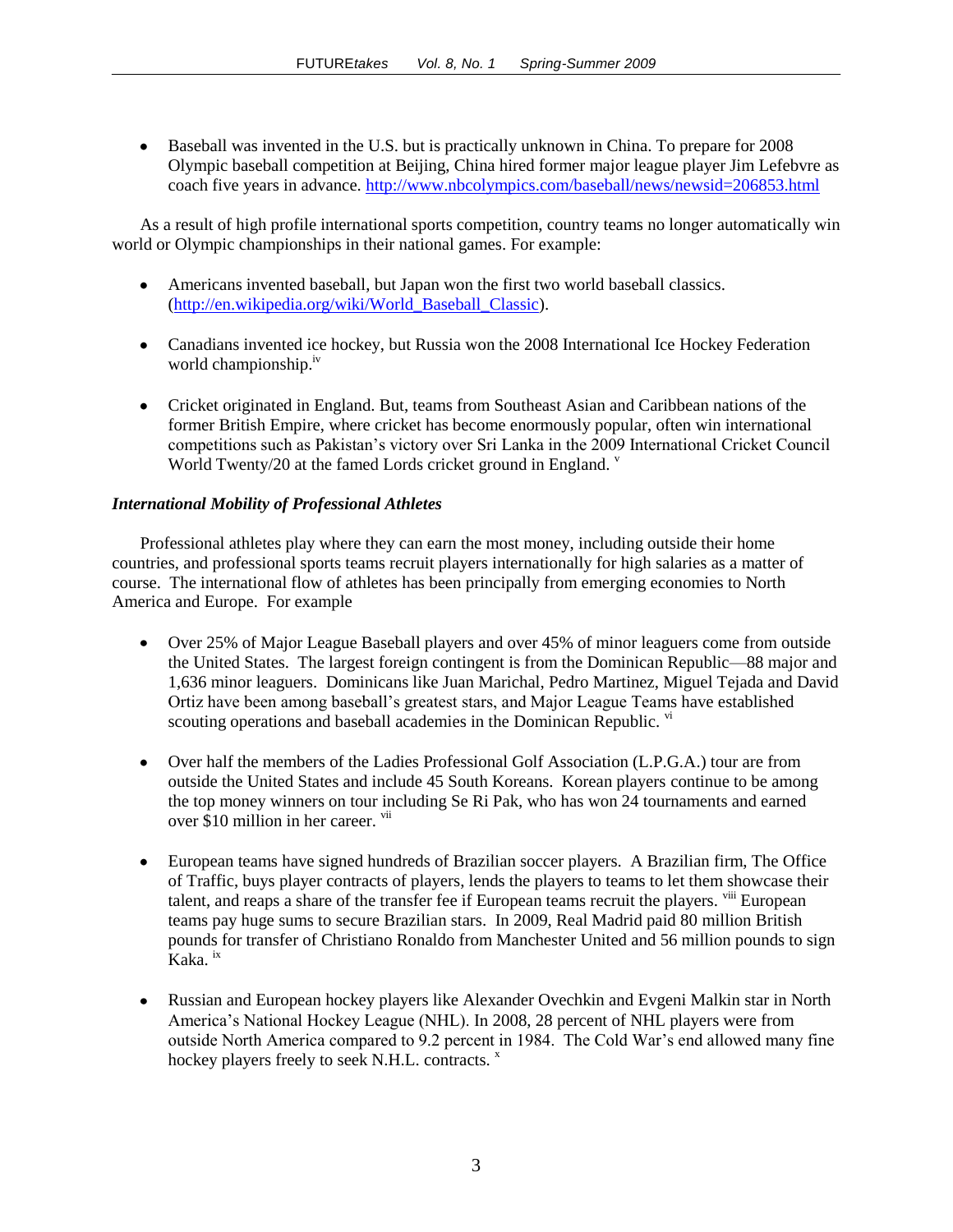20 percent of National Basketball Association (NBA) players come from outside the United States. Perhaps, the best known is Yao Ming, the Chinese 7'6" Center for the Houston Rockets. He is at least partly responsible for the popularity of N.B.A. basketball in China.  $\frac{X^2}{X}$ 

#### *International Sports Marketing and Investing*

Economic globalization has facilitated international sports marketing and investing, and sports leagues, teams and investors are taking full advantage of the new opportunities. Major League Baseball (MLB), the National Football League (NFL), the National Hockey League (NHL), and the National Basketball Association (NBA)—are expanding internationally. All except the National Football League have Canadian franchises, they all have played regular season games in Canada, and all but the NBA have played regular season games outside North America.

MLB's association with Japanese professional baseball dates from 1908. Throughout the  $20<sup>th</sup>$ century, U.S. all-star teams played, and usually won, exhibition games, against the Japanese. More recently, Japanese players like Boston's Daisuke Matsuzaka and Seattle's Ichiro Suzuki have become MLB stars, and, in 2005, former major leaguer Bobby Valentine, Manager of the Chiba Lotte Marines, led them to the Japanese Series Championship—the first foreign-born manager to do so. The 2000, 2004, and 2008 MLB regular seasons opened in Japan with series between the New York Mets and Chicago Cubs, New York Yankees and Tampa Bay Rays, and Boston Red Sox and Oakland Athletics. xii

The NFL has been trying to internationalize American professional football for the past two decades. It founded and supported the World League of American Football, later renamed NFL Europa, from 1991-2007. In 2007, the NFL adopted a new strategy of playing up-to-two regular season international games, and, following that policy, the New York Jets played the Miami Dolphins and the New Orleans Saints played the San Diego Chargers at London's Wembley Stadium. That game attracted over 80,000 spectators and was telecast on Sky TV and the BBC. London considered bidding for the 2014 Super Bowl, but the NFL chose New Orleans instead.  $x^{iii}$ Beginning in the 2008 season, the NFL's Buffalo Bills began playing one regular season game per year and one pre-season game every other year in Toronto, Canada. xiv

NHL teams have played exhibition games in Europe irregularly since 1938, but recently they have begun playing regular season games and participating in international tournaments there. The Los Angeles Kings and Anaheim Ducks opened their 2007-2008 seasons in London, the Ottawa Senators and Pittsburgh Penguins opened the 2008-2009 season in Stockholm, Sweden, and the New York Rangers played the Tampa Bay Lightning in that season in Prague. The 2009-2010 season will open with games between the Detroit Red Wings and St. Louis Blues in Stockholm and between the Chicago Blackhawks and Florida Panthers in Helsinki. The Victoria Cup in which an NHL team plays the best European club team has become an annual event. In September 2009, the Chicago Blackhawks will play the European champion Zurich Lions. <sup>xv</sup>

The NBA is developing professional basketball in China and India. It has formed NBA China with former ESPN executive Heidi Ueberroth heading the effort. In 2008, the league announced a project to build several arenas in China to open the possibility of association with a top Chinese league. In a May 2009, Ms. Ueberroth said the Chinese project is on track despite the economic recession, the NBA is trying to do customized programming in India including development of a website with content in Hindi and English, and it has opened several offices in Europe.  $\frac{X}{Y}$ 

Wealthy Russian, American, United Arab Emirates and Icelandic investors own Ten English Premier League soccer teams – Arsenal, Manchester United, Liverpool, Portsmouth, Aston Villa, Chelsea,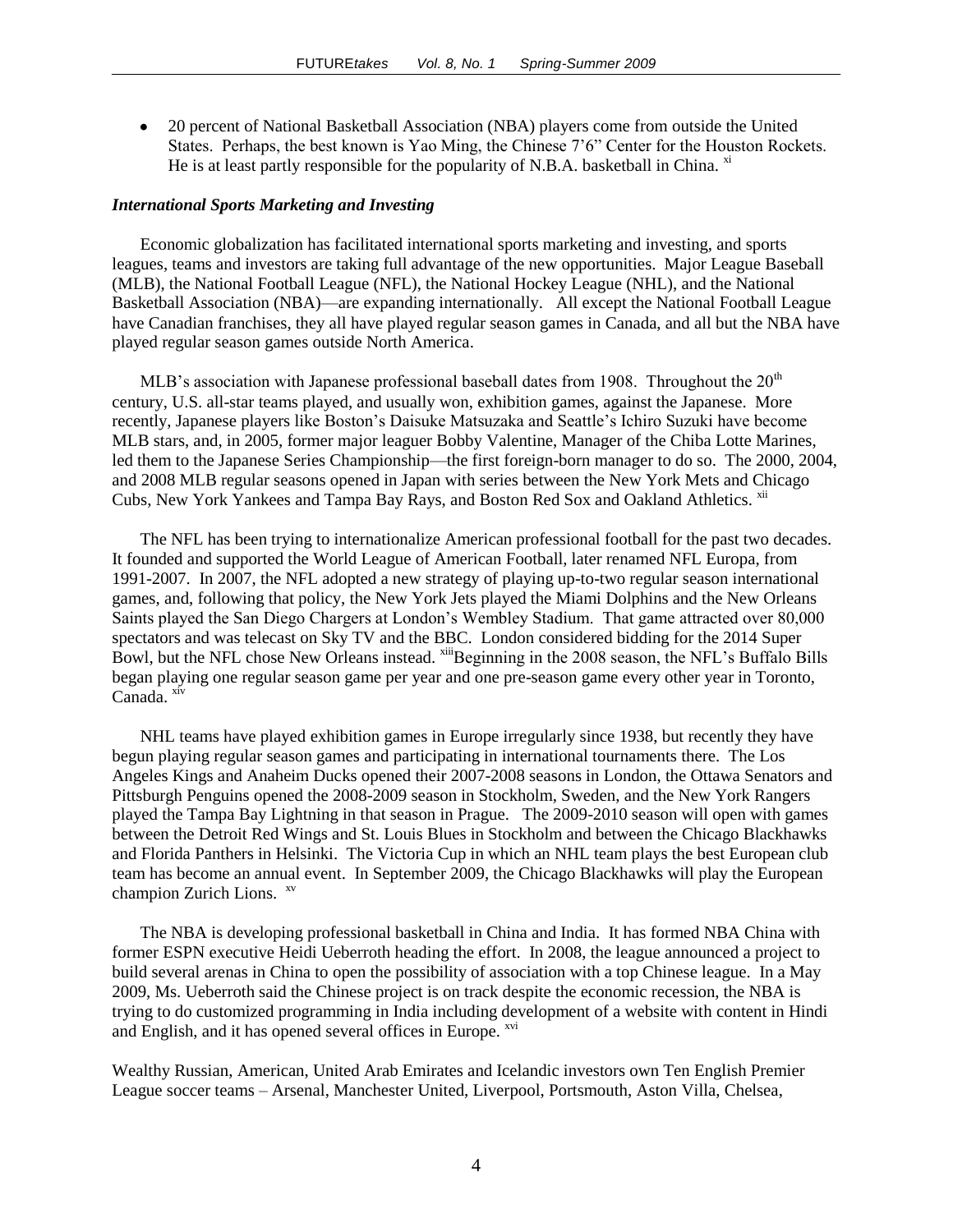Fulham, West Ham, Sunderland, and Manchester City. This phenomenon has evoked considerable resentment in Britain because soccer is such an integral part of British culture, but it continues because traditional British owners lack the capital for successful modern team operations. <sup>xvii</sup>

# *Big Money*

The top-down sports culture requires and gets a lot of financial support. Staging international and domestic sporting events, building and maintaining stadiums and training facilities, and paying player salaries require vast sums of money. Principal revenue sources include media rights, ticket (including seat license), and stadium naming rights sales, corporate sponsorships, and government subsidies. Only since the start of the current serious economic recession have sports begun to lose the financial support they have used so effectively for growth and success in recent decades.

Media rights are internationally marketed, even for sports that are played wholly within a country, and contracts are in effect for several years at a time. For example:

- The IOC has raised over \$10 billion from sale of Olympic broadcast rights since 1984, including \$1.7 billion for the 2008 Beijing summer Olympics and \$833 million for the 2006 Turin Winter Olympics. Although Olympic broadcast rights are sold in many countries, U.S. broadcast rights are the most important. In 2003, NBC paid \$2.2 billion for broadcast rights to the 2010 and 2012 Olympics. xviii
- Television rights to NFL games are the most lucrative and expensive of any sport. 4 U.S. networks—CBS, NBC, Fox, and ESPN—are paying \$20.4 billion for the rights to telecast NFL games through the 2011 season and through the 2013 season for ESPN. <sup>xix</sup>

Major sports event tickets are expensive. Ticket sales include tickets to single and multiple games, and personal seat licenses (PSLs)—rights to buy season tickets to a team's home games, which are usually sold to help pay for stadium construction. At least, 15 NFL, 5 MLB and 2 NHL teams and 3 auto racing tracks have seat licenses. <sup>xx</sup> For example:

- Tickets to 2010 Olympic events range in price from \$25 for some Nordic events to \$1,100 for the  $\bullet$ opening ceremonies, not including service charges, taxes, delivery fees or transportation to mountain venues outside Vancouver. xxi
- In 2008, NFL game tickets ranged in price from \$51 to \$118 each, not including expenses like parking and refreshments, which can bring the price of attendance a family of 4 to a league average of \$396. Premium 2008 prices including amenities like luxury seating and parking ranged from  $$160$  to  $$567$ .  $^{xxii}$
- The Dallas Cowboys are selling seat licenses for their new stadium at prices ranging from \$16,000 to \$150,000. Good for 30 years, the seat licenses are the most expensive in professional sports. xxiii

Sports teams also defray stadium costs by selling naming rights to private corporations. Corporations receive the benefit of having stadiums called by their company names for widely varying periods of time for widely varying costs per year. For example, Federal Express pays the NFL's Washington Redskins \$7.6 million per year for having the team's stadium called FedEx Field until 2025 and the NBA's Memphis Grizzlies \$4.5 million a year for having the team's arena called FedEx Forum until 2023. North American sports teams have sold naming rights for about 70 sports stadiums and arenas. $^{xxiv}$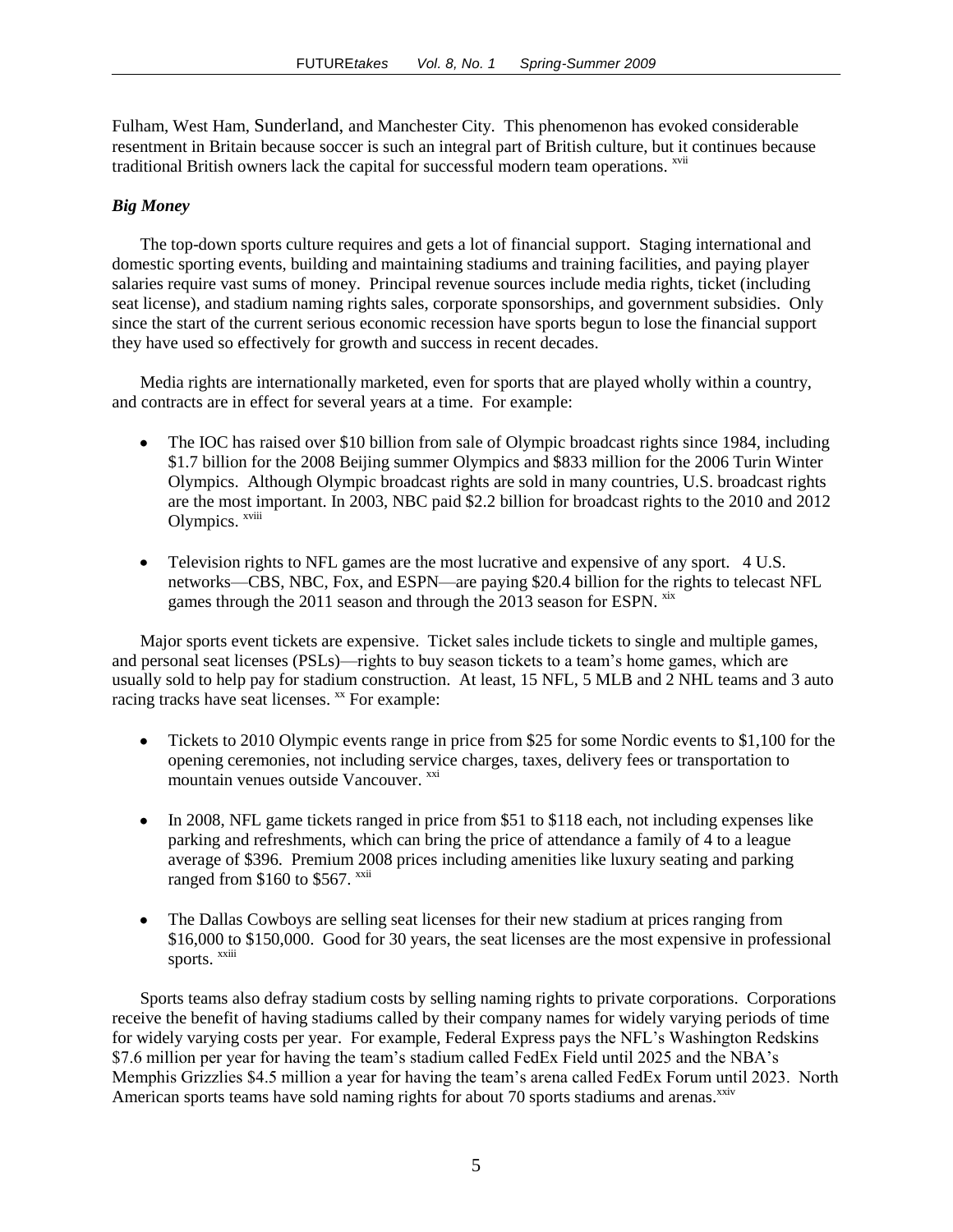Corporate event sponsorships are another major revenue source. The professional golf tours and NASCAR are especially dependent on sponsorships. Sponsorship of a race like the Coca Cola 600 at Lowe's Motor Speedway can cost \$500,000 to \$2,000,000. For this, the sponsoring company gets perks such as having the event bear the company's name, venue signage, being the Grand Marshal and giving the trophy to the winner. <sup>xxv</sup>

National, regional and local governments provide various forms of financial support for top-down sports. National government guarantees against financial loss have become an issue in the competition to host the 2016 Olympics. The governments of Spain, Brazil and Japan have included such guarantees in Madrid's, Rio's and Tokyo's proposals, but Chicago, hoping to be able to purchase insurance against any loss, has not. In the United States, local governments have either paid for new stadiums themselves and then rented them to teams as Washington, DC, did for MLB's Washington Nationals, or helped finance infrastructure improvements and lower borrowing costs as New York City and State did for the Mets' Citifield and the new Yankee Stadium.

For the first time in recent memory, the severe economic recession of 2008-2009 has cracked holes in the revenue raising armor of the top-down sports culture, and all sports have been affected. For example:

- The Arena Football League cancelled its entire 2009 season. *xxvi*  $\bullet$
- The L.P.G.A. lost 4 tournaments as a result of withdrawn sponsorships. <sup>xxvii</sup>
- The Phoenix Coyotes hockey team went into bankruptcy and faced the possibility of a new owner moving the team to Canada. <sup>xxviii</sup>
- Sports teams and leagues such as the Washington Redskins laid off administrative personnel. xxix

Whether such impacts will be lasting depends on the length and ultimate severity of the recession. The economic downturn came so suddenly and quickly that long-term revenue raisers such as television and naming rights contracts were not substantially affected, and impacts on season ticket sales were not immediately felt.

#### **The Bottom-Up Sports Culture**

The bottom-up sports culture is one of mass participation in a wide range of sports and fitness activities by people of all ages and both sexes. The need for people to be physically active to assure good health; changing laws, regulations and social attitudes; improving technology; and increasing opportunities for participation (especially after college and high school) have been principal causes of this mass participation.

#### *Physical Activity to Assure Good Health*

Physicians used to think some people should refrain from physical activity, but they now unanimously advocate more physical activity for everyone, even including heart attack patients and pregnant women on bed rest. The U.S. Centers for Disease Control and Prevention (CDC) publish guidelines for physical activity appropriate for children and adolescents, adults, and older adults. <sup>xxx</sup> The guidelines emphasize sports and fitness activities like brisk walking, jumping rope, and gymnastics for children and adolescents; bicycling, tennis and weight lifting for adults; and dancing, yoga, and working with resistance bands for older adults.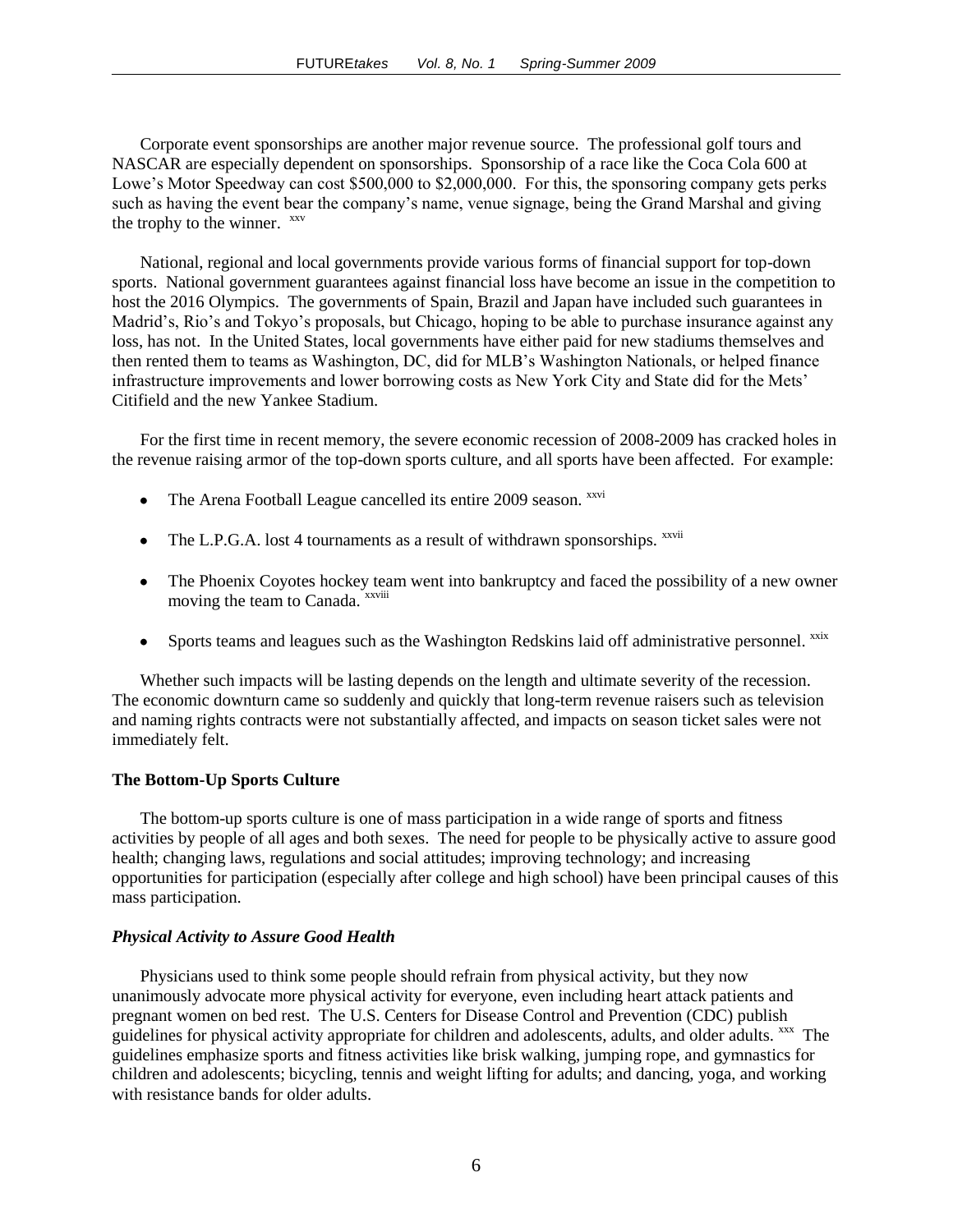Many people do not engage in enough physical activity for good health. The World Health Organization estimates that physical inactivity causes 1.9 million deaths per year worldwide xxxi, and the CDC estimated in 2005 that a majority of Americans did not engage in enough physical activity for good health <sup>xxxii</sup>.

Some American children and adolescents get too much physical activity, and many do not get enough, because American youth sports rely excessively on the competitive sports model. Except in basketball, the number playing on organized teams exceeds those playing pickup games. Playing on organized teams encourages an ethic of winning the next game or league championship rather than participation by all. Thus the most athletically talented children get the playing time while the less athletic sit on the bench or quit in favor of inactive pursuits such as computer games and television watching. The most athletically talented children and adolescents get too much physical activity by specializing in a sport and playing it year round on multiple teams. This causes serious overuse injuries and mental burnout that discourage young athletes from exercising enough in adult life. Girls are especially vulnerable to ACL (anterior cruciate ligament) tears and concussions from over-competing in sports. Michael Sokolove portrays this pervasive problem in American youth sports culture in vivid and heart breaking fashion in his 2008 book *Warrior Girls: Protecting Our Daughters Against the Injury Epidemic in Women's Sports*. Diverse organizations and individuals like The American Academy of Pediatrics, MomsTeam, Michael Sokolove, and Fred Engh, President of the National Alliance for Youth Sports and author of *Why Johnny Hates Sports: Why Organized Youth Sports Are Failing Our Children and What We Can Do About It*, are actively attempting to change the American youth sports value system in favor of inclusiveness and fun. However, those pushing for change face an uphill climb because:

- The top-down sports culture—professional and top college sports teams and leagues and national  $\bullet$ sports governing bodies—have an interest in and support keeping the youth sports culture as it is to assure a continuing supply of talented athletes.
- Parents, often mistakenly, believe allowing and encouraging their children to participate, frequently to the exclusion of other extra-curricular activities and at a sacrifice of family life, will improve their chances of admission to college, preferably with accompanying athletic scholarships, and prepare them well for adult life.

Many agree that most adults should devote some leisure time to sports and fitness activities to be sufficiently active. Theoretically, they can be active enough in three phases of life—paid employment, domestic chores, and transportation—besides leisure. However, employment is becoming increasingly sedentary as machines take over work from people, automation and mechanization of the home eliminate physical activity in domestic chores, and urban design in favor of transportation by private automobile precludes walking and bicycling for transport.

# *Changing Laws, Regulations and Social Attitudes*

Changes in laws, regulations and social attitudes are making more sports and fitness participation possible for more people. The most significant recent change in recent decades has been substantially increased female participation. In the United States, this has been a direct result of compliance with Title IX of the Education Amendments of 1972, which requires equal opportunity for women and girls in school and university sports programs. Since passage, the proportion of girls participating in high school sports has grown from 1 in 27 to 1 in 2.5  $\frac{x}{x}$ , and their numbers have grown from 300,000 to 3 million *xxxiv*. High school girls now even participate in the traditional male sports of wrestling and weightlifting. About 5,000 high school girls wrestled in the 2006-2007 school year, often against boys.<sup>xxxv</sup> Since 1997,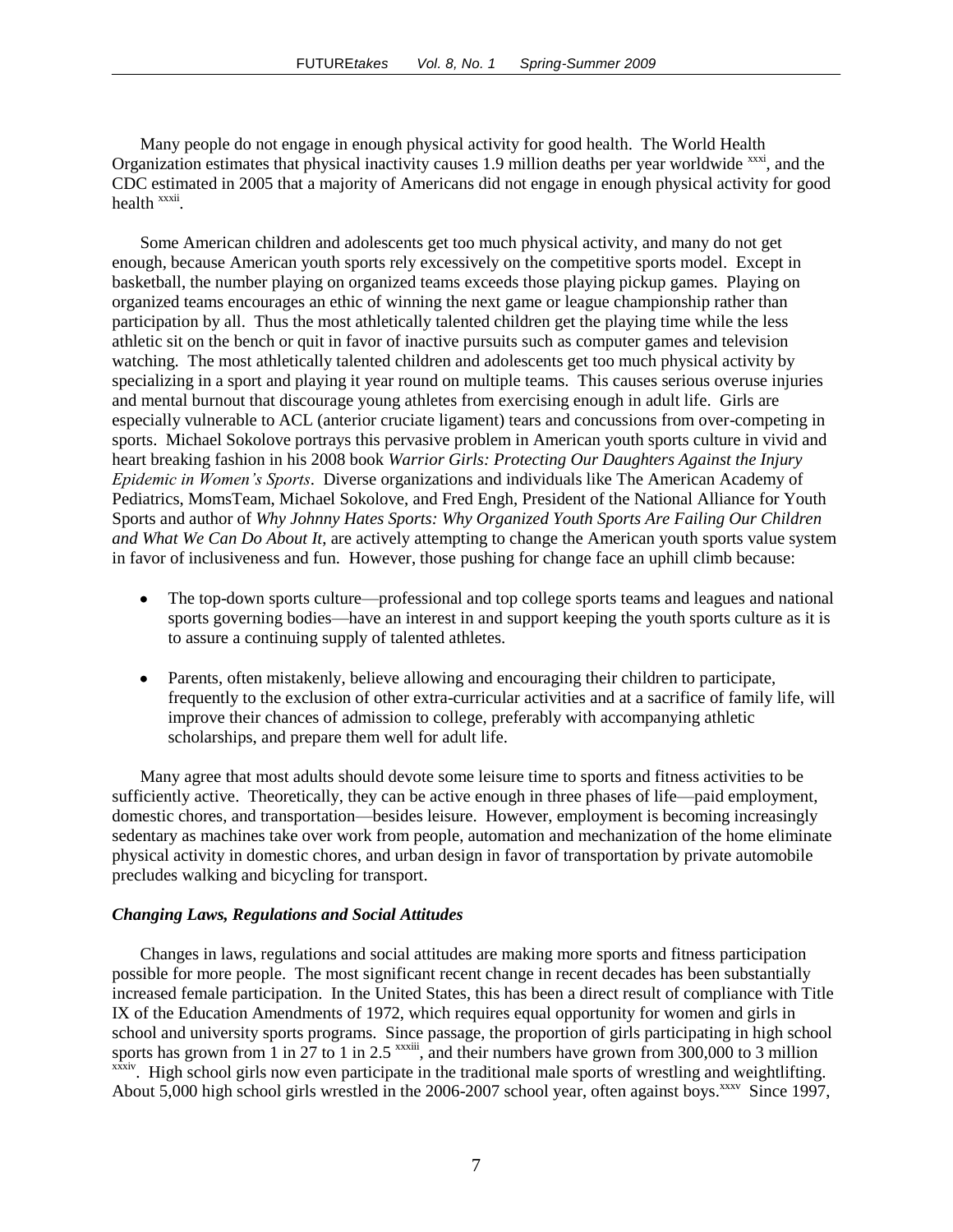Florida has officially sanctioned girls' weightlifting as a school sport, and girls' school weightlifting clubs have come into existence around the nation. <sup>XXXV</sup> Title IX appears to have made female school and college sports participation a permanent part of American sports culture. Moreover, women have carried over their participation in school sports and fitness activities into adult life to such an extent that they are in the majority of participants in some sports such as swimming, volleyball, and inline skating and a significant minority in others such as bowling, cycling, and canoeing.

The traditional belief that old age is a time of frailty, ill health and sitting in a rocking chair is slowly changing. One of the factors leading to this change is the medical community's scientifically supported advice for people over 65 to exercise. In fact, the CDC recommendation in the guidelines cited above is for people over 65 to spend as much time exercising as younger adults. And, data show that people in mid-life and beyond are significantly affecting total growth in American sports participation. A 2006 Consilience Group study showed that total participation and participation by Americans over 45 was growing in 21 sports and fitness activities, total participation was declining but participation by Americans over 45 was growing in 13 sports. *xxxvii* 

#### *Improving Technology*

Improving technology has made increased sports participation possible for more people by providing better means for preventing and recovering from injuries; keeping people comfortable, connected, and entertained while they exercise; and measuring and recording athletic performance. For example, Nike and Apple offer the Nike+IPod Sport Kit consisting of a sensor that fits into a Nike shoe and connects wirelessly to an IPod Nano. It plays a runner's or walker's choice of music to him or her as he or she runs or walks, records the runner's or walker's performance, and announces it every few minutes. After the workout, the runner or walker can download the performance data to his or her computer.

#### *Increasing Participation Opportunities*

American adults have a wide and increasing range of opportunities to participate in sports and fitness activities. They can compete against members of their own sex and age group or just participate noncompetitively in organized events such as triathlons, marathons, shorter distance runs, walks, bicycle rides, golf tournaments, and multi-sport adventure races. Charities offer participation in many of these events as a way to raise money, and cities and regions offer them as a way to promote tourist visits. Consider these data points:

- The number of U.S. triathlon races grew from 897 in 2004 to 1769 in 2008. *xxxviii*
- There are about 70 annual marathon races in all regions the United States.  $\frac{xx}{xx}$
- The National Multiple Sclerosis Society sponsors about 100 MS Bike Rides nationwide. <sup>xl</sup>  $\bullet$
- $\bullet$ The United States Adventure Racing Association (USARA) sponsors about 100 multi-sport adventure races annually. (In adventure races, teams of 2-5 members engage in a varying mix of such sports as biking, orienteering, hiking, and canoeing over varying distances.)  $\frac{v_{\text{air}}}{v_{\text{air}}}$

Exercise vacations are popular. Many companies offer tours in which bicycling and walking are the means of transport. For example, Country Walkers offers tours in many parts of the United States, Australia, Europe and South America, and Vermont Bicycle Touring offers bicycle vacations throughout North America and Europe. These exercise vacations are expensive, but they do provide excellent opportunities for sports participation for those who can afford them. <sup>xlii</sup>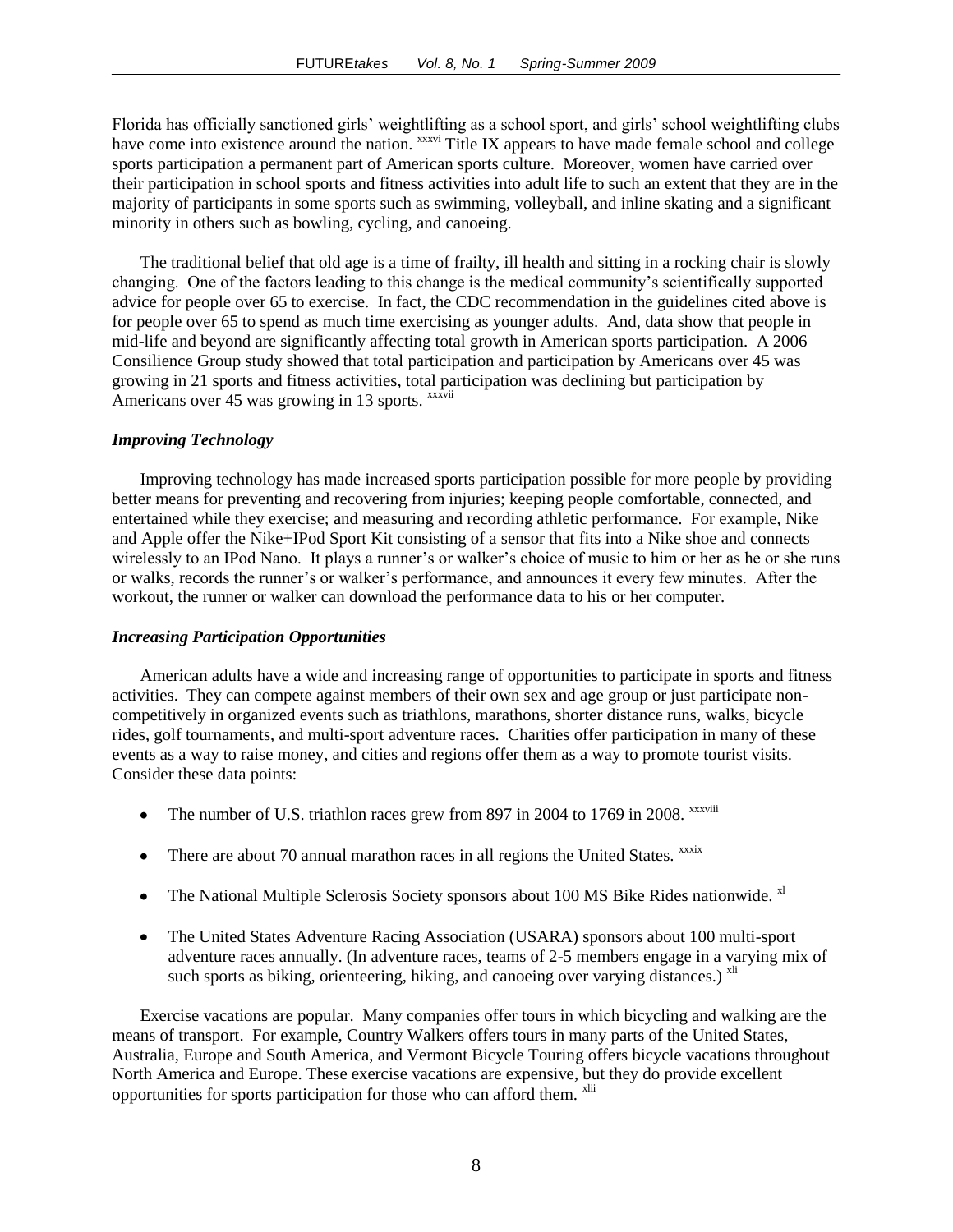New sports and adaptations of old ones result in continued growth in participation. Gentle sports friendly to women and older people such as yoga and Pilates have become extremely popular. New sports like bicycle polo and underwater hockey combine two or more traditional sports and fitness activities. A particularly interesting trend is adults playing sports originally intended for children such as kickball, dodgeball and pickleball. Some participants in these sports take these games seriously, but most play them purely for enjoyment. <sup>xliii</sup>

Recreational trails all over America provide excellent places to hike, walk, run, ride bicycles, roller skate, ski cross country, snowshoe and ride horseback without interference from cars and at no or low cost. Nobody knows for sure how many miles of such trails there are, but they probably total over 200,000 (mostly in rural areas). The most important trails for encouraging Americans to exercise are those in urban areas where most Americans live. Many are rail trails built on abandoned or shared railroad rights-of-way. In 1986, there were fewer than 200 rail trails. Today, there are 1,500 covering totaling over  $14,000$  miles in length.  $x$ liv

#### **The Future Outlook**

#### *The Top-Down Sports Culture*

Even though playing sports at a high level is for a very small minority, the top-down sports culture is doing a lot of things right in competing against other forms of entertainment, including the bottom-up sports culture, for the consumer's leisure time and discretionary funds. One of its greatest strengths has been fostering sports traditions like the Olympic Games, baseball's World Series, and soccer's World Cup. People want to be part of these traditions and are willing to pay high ticket prices and cable and television fees to feel that they are part of them. They will give up their vicarious participation only gradually or not at all. Top-down sports governing bodies, leagues and teams have moved aggressively to broaden their popular appeal by expanding internationally, both physically and through old and new mass media, including some like the NFL network they directly own. And, the media have been willing to pay handsomely to join the top-down sports culture. Corporations have seen association with sports as a valuable marketing tool and have bought expensive sponsorships and stadium naming rights, and governments, eager for national and regional prestige, have also provided generous support. Economic globalization has helped by facilitating cross border investment in sports and international migration of athletes. One might think that the dark side of the top-down sports culture (only briefly dealt with here!) could ultimately jeopardize its future. However, despite much adverse publicity over matters such as former Atlanta Falcons quarterback Michael Vick's illegal dog fighting business, top-down sports remain popular, partly perhaps because of the power of sports traditions and efforts of sports authorities to police themselves.

It's clear that the most important variable in the top-down sports culture's future is the continued inflow of lots of money. Only the most serious economic recession since World War II has slowed that vital flow. From the outside, the sports business response appears to be confined only to short-term cost cutting measures. If the recession deepens, especially if it lasts for several years or more, top-down sports will have to find new ways of doing business. On the other hand, a quick world economic recovery would put them back on the path they were following until the recession began. All indications are that the top-down sports world is prepared only for the former. As a result, a continued deep recession could result in a lengthy unsettled period in top-down sports resulting in a top-down sports culture unlike any in recent memory.

#### *The Bottom-Up Sports Culture*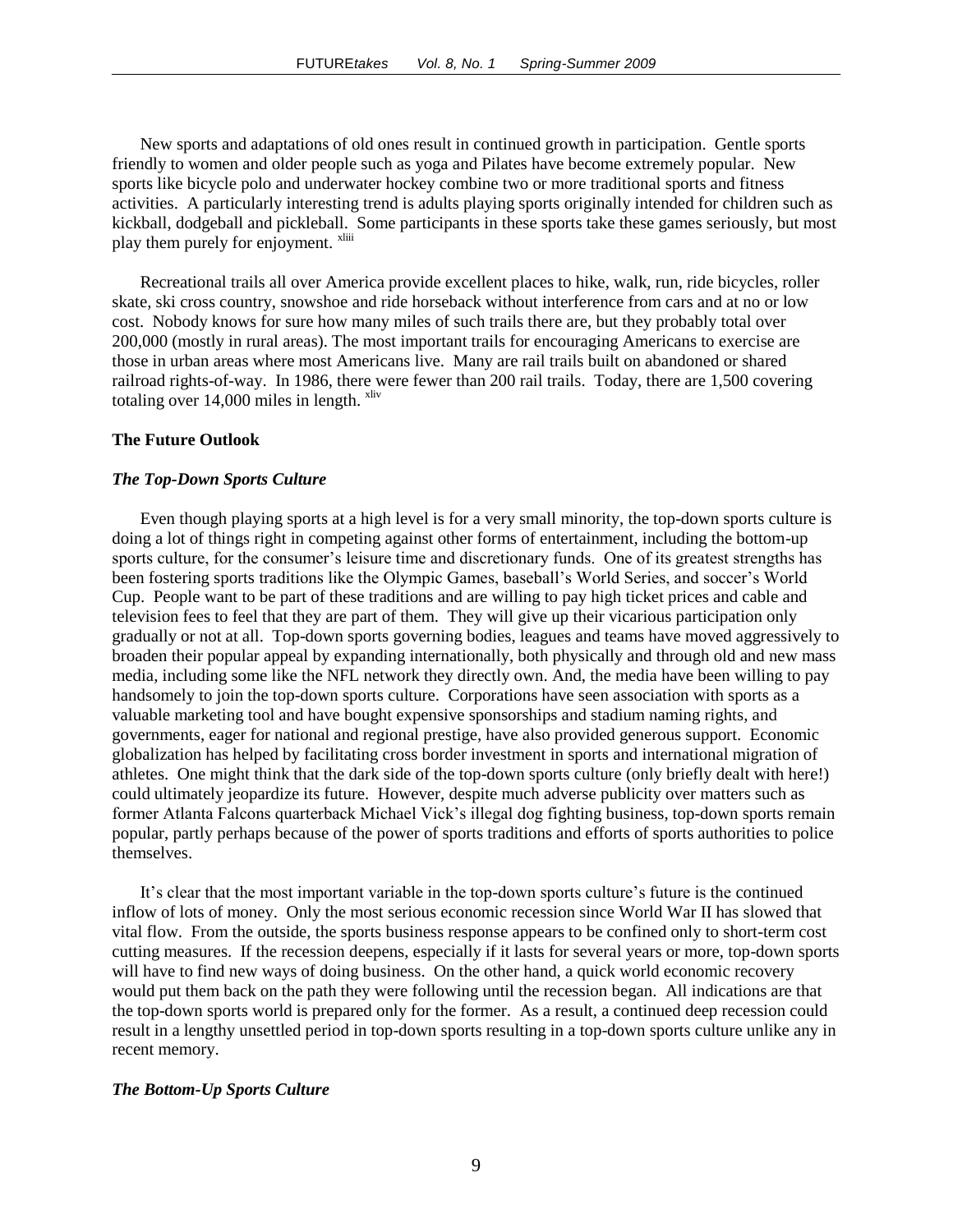The greatest strength of the bottom-up sports culture is that the medical community is unanimously urging everyone to exercise more because of the many proven health benefits of exercise, and leisure time is the only phase of life in which most people can exercise enough. This prevailing medical opinion seems unlikely to change because it is based on a large body of scientific research. Moreover, social attitudes that once prevented large segments of the population like women, older people and people with disabilities from exercising are disappearing partly because of the force of laws like Title IX and partly because of the willingness of some people to break stereotypes. Also, opportunities for adults to exercise competitively and for enjoyment have grown steadily. The momentum of all these trends seems unlikely to change.

The biggest weakness of the bottom-up sports culture is that a lot of people are not sufficiently active, and the proportion of insufficiently active people changes only slowly. Passive entertainment, including the plethora of top-down sports culture events on television and the Internet, is a strong competitor for the average person's leisure time, and habits of inactivity are hard to break. Moreover, a youth amateur sports culture based on the competitive sports model adapted from the top-down sports culture is not the best for building exercise habits for a lifetime. Nevertheless, even the most ingrained habits can change radically given enough time. The clearest example is the public view of smoking—once (within the lifetimes of many still living) considered glamorous, now widely banned indoors and considered disgusting, even by smokers. Similarly, in the mid- $20<sup>th</sup>$  century, who would have thought that today women would be running marathons, weightlifting and wrestling and 80-year old men would complete triathlons or even that triathlons would be a popular activity. Yet, these changes have happened, they are socially embraced, and they portend slow, but continually positive change in the bottom-up sports culture.

*Ken Harris served in various analytic posts in the United States government, including several years as a futurist for the Federal Aviation Administration, from 1964 until his retirement in 1997 at which time he received the Secretary of Transportation's Distinguished Career Service Award. Since his retirement, he has been an active member of the World Future Society and its Washington DC chapter. Currently, he serves as the Society's Secretary, chairs its development committee, and leads the local chapter's futurist book discussion group. In addition, he operates his own futurist consultancy, The Consilience Group, LLC, specializing in sports and fitness and transportation futures. He received a BA degree in Government cum laude from Harvard University in 1961 and an MPIA (Master of Public and International Affairs) degree from the University of Pittsburgh in 1965.*

# *POINTS FOR THE CLASSROOM (send comments to [forum@futuretakes.org\)](mailto:forum@futuretakes.org):*

- *Harris states that "Just as a citizen hopes his country's armed forces will win its wars, the top-down sports fan hopes his or her team will prevail…" To what extent will counterpoint-based identity ("us" vs. "them") drive the futures of the two sports cultures that he describes? (Also see discussions of identity in other articles this issue.)*
- *As Harris observes, the MLB, the NFL, the NHL, and the MBA are expanding internationally. What sports or other entertainment or leisure activities are other nations exporting? Also, for what reasons are US sports attractive to people in other nations?*
- *In what ways will an economic recovery, or lack thereof, influence the relative interest in the two sports cultures that Harris describes (top-down and bottom-up)?*
- *Considering possible alternative living and working patterns that may emerge in your part of the world, together with other factors, will your friends, neighbors, and colleagues devote more time or less time to sports and fitness activities in 2018 than they do now,,*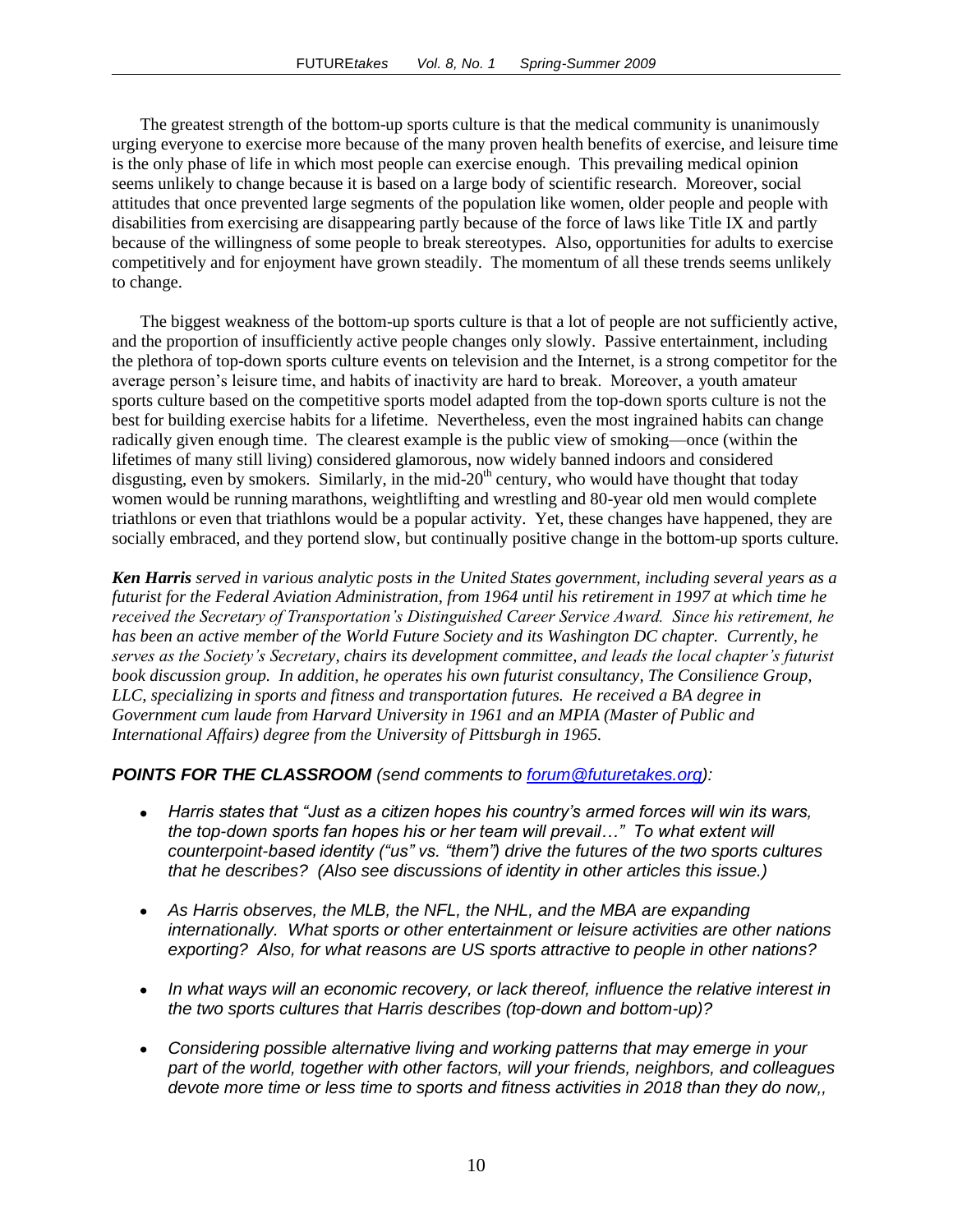*and why? What will be the impact on the bottom-up sports culture in relation to the topdown one?*

- *Harris discusses the possible impact of a deepening or prolonged recession on the topdown sports culture. How will possible alternative futures of the world economy or your region's economy impact international expansion of sports and the relative prevalence of the two sports cultures?*
- *Football, a dominant sport in the US, is characterized by explosive action. In contrast, soccer, which is more prevalent in Europe and other parts of the world, involves sustained action. What cultural factors, if any, underlie these regional preferences, and with what implications for sports of the future?*
- *To what extent is Harris' analysis applicable to other leisure activities including mass entertainment?*

 $\overline{a}$ 

iv"Goal No. 24 for Big Red Machine," [http://www.iihf.com/channels/iihf-world-championship/news/news](http://www.iihf.com/channels/iihf-world-championship/news/news-singleview-world-championship/article/gold-no-24-for-big-red-machine.html?tx_ttnews%5BbackPid%5D=552&cHash=d85731cea0)[singleview-world-championship/article/gold-no-24-for-big-red](http://www.iihf.com/channels/iihf-world-championship/news/news-singleview-world-championship/article/gold-no-24-for-big-red-machine.html?tx_ttnews%5BbackPid%5D=552&cHash=d85731cea0)[machine.html?tx\\_ttnews%5BbackPid%5D=552&cHash=d85731cea0](http://www.iihf.com/channels/iihf-world-championship/news/news-singleview-world-championship/article/gold-no-24-for-big-red-machine.html?tx_ttnews%5BbackPid%5D=552&cHash=d85731cea0).

<sup>v</sup> "ICC WT20: Pakistan Win Twenty20 Cricket World Cup," [http://www.cricketworld.com/icc\\_world\\_t20\\_2009/article/?aid=21007.](http://www.cricketworld.com/icc_world_t20_2009/article/?aid=21007)

 $v<sup>i</sup>$  Jorge L. Ortiz, "Exploitation, Steroids Hitting Home in Dominican Republic." http://www.usatoday.com/sports/baseball/2009-03-26-dominican-republic-cover\_N.htm

<sup>vii</sup> Karen Crouse, "A Culture Clash for South Korean Players on the L.P.G.A. Tour," [http://www.nytimes.com/2008/11/02/sports/golf/02lpga.html?\\_r=1&partner=rssnyt&emc=rss.](http://www.nytimes.com/2008/11/02/sports/golf/02lpga.html?_r=1&partner=rssnyt&emc=rss) "Se Ri Pak," [http://www.lpga.com/content/2009PlayerBiosPDF/Pak,SeRi-09.pdf.](http://www.lpga.com/content/2009PlayerBiosPDF/Pak,SeRi-09.pdf)

<sup>viii</sup> Andrew Downie, "Trading in Soccer Talent," [http://www.nytimes.com/2008/07/19/business/19soccer.html?ei=5124&en=0e25816c6c56ebec&ex=1374206400&p](http://www.nytimes.com/2008/07/19/business/19soccer.html?ei=5124&en=0e25816c6c56ebec&ex=1374206400&pagewanted=all) [agewanted=all.](http://www.nytimes.com/2008/07/19/business/19soccer.html?ei=5124&en=0e25816c6c56ebec&ex=1374206400&pagewanted=all)

ix "Man Utd Accept 80m Ronaldo Bid," http://news.bbc.co.uk/sport2/hi/football/teams/m/man\_utd/8094720.stm

<sup>x</sup> Howard Cincotta, "Alex Ovechkin Leads New Wave of Russian, European Hockey Stars," [http://www.america.gov/st/peopleplace-english/2009/May/20090504141411SBlebahC0.1395489.html?CP.rss=true.](http://www.america.gov/st/peopleplace-english/2009/May/20090504141411SBlebahC0.1395489.html?CP.rss=true)

i **Summer sports**: Aquatics, Archery, Athletics (track & field), Badminton, Basketball, Boxing, Canoe/kayak, Cycling, Equestrian, Fencing, Football (Soccer), Gymnastics, Handball, Hockey, Judo, Modern Pentathlon, Rowing, Sailing, Shooting, Table Tennis, Taekwondo, Tennis, Triathlon, Volleyball, Weightlifting, Wrestling. **Winter sports**: Biathlon, Bobsleigh, Curling, Ice Hockey, Luge, Skating, Skiing.

<sup>&</sup>lt;sup>ii</sup> Mark Whitehouse, "U.K.'s Budget Woes Put Olympic Dream in Crosshairs," [http://online.wsj.com/article/SB124509802628416217.html.](http://online.wsj.com/article/SB124509802628416217.html)

iii "Table Tennis,"<http://www.nbcolympics.com/athletes/athlete=1074/bio/index.html>and "Table Tennis," [http://www.nbcolympics.com/athletes/athlete=827/bio/index.html.](http://www.nbcolympics.com/athletes/athlete=827/bio/index.html)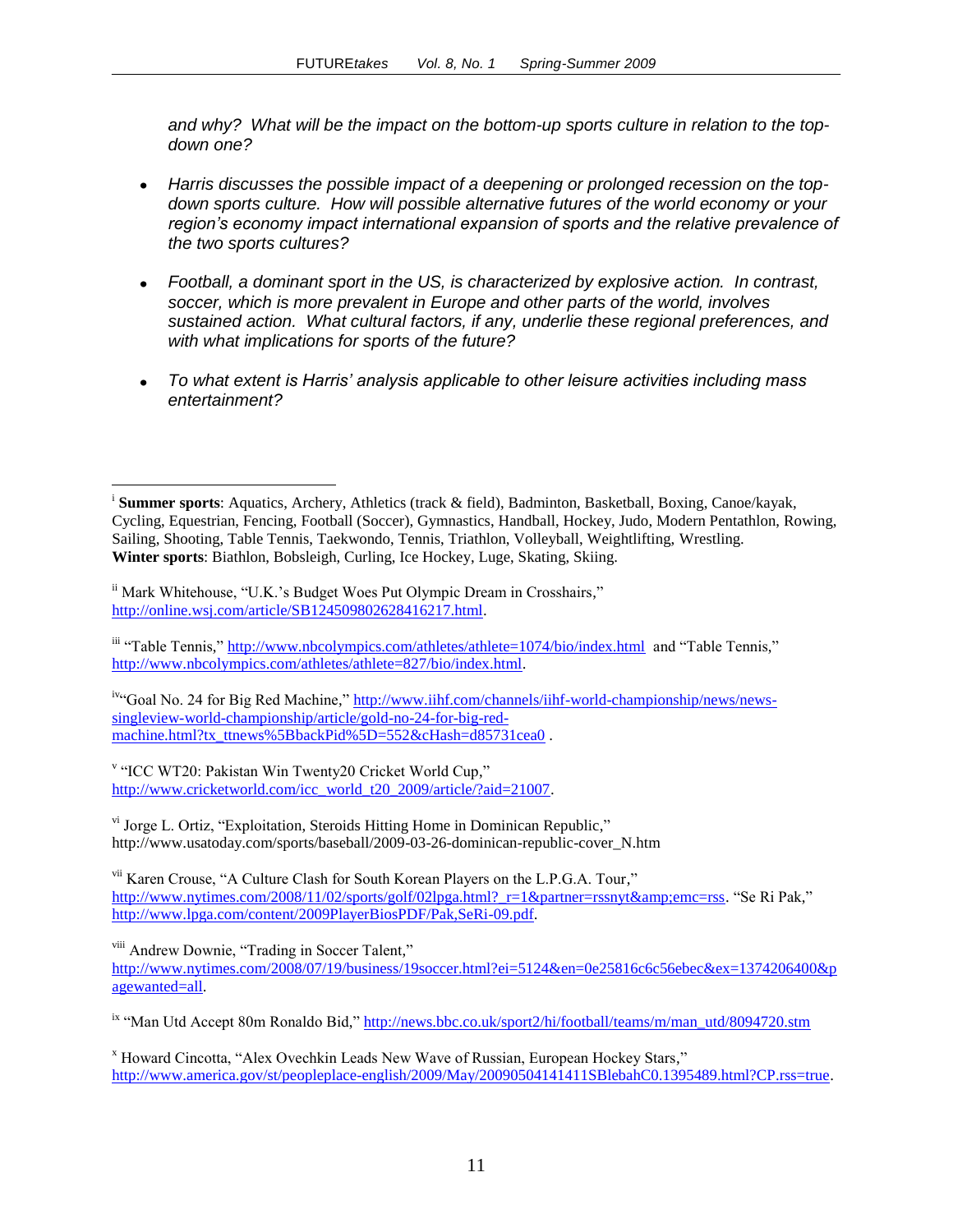<sup>xi</sup> Joseph De Avila, "Questions for: Heidi Ueberroth,"<http://online.wsj.com/article/SB124119380517777611.html>

<sup>xii</sup> Stephen Ellsesser, "MLB is no stranger to Japan," [http://mlb.mlb.com/news/article.jsp?ymd=20080318&content\\_id=2441756&vkey=news\\_mlb&fext=.jsp&c\\_id=mlb.](http://mlb.mlb.com/news/article.jsp?ymd=20080318&content_id=2441756&vkey=news_mlb&fext=.jsp&c_id=mlb)

<sup>xiii</sup> "NFL Europa Closes," [http://www.nfl.com/news/story?id=09000d5d801308ec&template=without](http://www.nfl.com/news/story?id=09000d5d801308ec&template=without-video&confirm=true)[video&confirm=true.](http://www.nfl.com/news/story?id=09000d5d801308ec&template=without-video&confirm=true)

<sup>xiv</sup> "Bills to Play Annual Regular Season Game in Toronto Starting Next Season," [http://sports.espn.go.com/nfl/news/story?id=3226371&campaign=rss&source=NFLHeadlines.](http://sports.espn.go.com/nfl/news/story?id=3226371&campaign=rss&source=NFLHeadlines)

 $\overline{a}$ 

<sup>xv</sup> "National Hockey League to Open 2009-2010 Season with 4 Games in Europe," [http://cbs5.com/sports/nhl.europe.opener.2.939247.html.](http://cbs5.com/sports/nhl.europe.opener.2.939247.html) NHL.com Staff, "Blackhawks Will Face ZSC Lions in Victoria Cup," [http://www.nhl.com/ice/news.htm?id=422222&cmpid=rss-staff.](http://www.nhl.com/ice/news.htm?id=422222&cmpid=rss-staff)

<sup>xvi</sup> Joseph De Avila, "Questions for: Heidi Ueberroth,"<http://online.wsj.com/article/SB124119380517777611.html>

<sup>xvii</sup> Abhimanyu Rajput, "Another Premier League Club Set for a Foreign Ownership from Middle East," [http://www.soccerway.com/news/2009/June/22/another-premier-league-club-set-for-a-foreign-ownership-from](http://www.soccerway.com/news/2009/June/22/another-premier-league-club-set-for-a-foreign-ownership-from-middle-east/)[middle-east/.](http://www.soccerway.com/news/2009/June/22/another-premier-league-club-set-for-a-foreign-ownership-from-middle-east/) Logan Holmes, "Foreign Investment in EPL Clubs," [http://english-premier](http://english-premier-league.suite101.com/article.cfm/foreign_investment_in_epl_clubs)[league.suite101.com/article.cfm/foreign\\_investment\\_in\\_epl\\_clubs.](http://english-premier-league.suite101.com/article.cfm/foreign_investment_in_epl_clubs)

xviii "Broadcast Rights," [http://www.olympic/uk/organisation/facts/revenue/broadcast\\_uk-asp.](http://www.olympic/uk/organisation/facts/revenue/broadcast_uk-asp) "NBC Shells Out \$2.2 Billion for Olympic Broadcast Rights," [http://broadcastengineering.com/news/broadcasting\\_nbc\\_shells\\_billion.](http://broadcastengineering.com/news/broadcasting_nbc_shells_billion)

 $x$ <sup>ix "</sup>NFL on Television," [http://english-premier-league.suite101.com/article.cfm/foreign\\_investment\\_in\\_epl\\_clubs.](http://english-premier-league.suite101.com/article.cfm/foreign_investment_in_epl_clubs)

<sup>xx</sup> "Personal Seat License," http://en.wikipedia.org/wiki/Personal Seat License.

<sup>xxi</sup> "2010 Olympic Ticket Sales Begin Friday,"<http://sports.espn.go.com/espn/wire?section=oly&id=3622916>

<sup>xxii</sup> Douglas Scott, "NFL Ticket Prices Don't Cool Fan Fervor," [http://www.ezinearticles.com/?NFL-Ticket-Prices-](http://www.ezinearticles.com/?NFL-Ticket-Prices-Dont-Cool-Fan-Fervor&id=2459607)[Dont-Cool-Fan-Fervor&id=2459607](http://www.ezinearticles.com/?NFL-Ticket-Prices-Dont-Cool-Fan-Fervor&id=2459607)

<sup>xxiii</sup> Suzanne Marta, "Dallas Cowboys Seat License Holders Hope for A Big Return," [http://www.dallasnews.com/sharedcontent/dws/dn/latestnews/stories/021508dnbuscowboys.39cdd04.html.](http://www.dallasnews.com/sharedcontent/dws/dn/latestnews/stories/021508dnbuscowboys.39cdd04.html)

<sup>xxiv</sup> "ESPN Sports Business, Stadium Naming Rights,"<http://espn.go.com/sportsbusiness/s/stadiumnames.html>

<sup>xxv</sup> Kristen Hall-Geisler, "How a NASCAR Sponsorship Works," [http://auto.howstuffworks.com/auto](http://auto.howstuffworks.com/auto-racing/nascar/nascar-basics/nascar-sponsorship.htm)[racing/nascar/nascar-basics/nascar-sponsorship.htm.](http://auto.howstuffworks.com/auto-racing/nascar/nascar-basics/nascar-sponsorship.htm)

 $x$ <sup>xxvi</sup> "AFL Cancels 2009 Season," [http://sports.espn.go.com/extra/afl/news/story?id=3770637.](http://sports.espn.go.com/extra/afl/news/story?id=3770637)

<sup>xxvii</sup> Hank Gola, "LPGA Losing a New York Tournament," http://www.nydailynews.com/sports/more\_sports/2009/05/12/2009-05-12\_lpga\_losing\_ny\_tourney.html.

xxviii "NHL's Phoenix Coyotes Filing for Bankruptcy," [http://www.totalbankruptcy.com/news/articles/miscellaneous/phoenix-coyotes-filing-bankruptcy.aspx.](http://www.totalbankruptcy.com/news/articles/miscellaneous/phoenix-coyotes-filing-bankruptcy.aspx)

xxix Jason La Canfora, "Redskins Lay Off Employees," [http://www.washingtonpost.com/wp](http://www.washingtonpost.com/wp-dyn/content/article/2009/01/08/AR2009010803956.html)[dyn/content/article/2009/01/08/AR2009010803956.html.](http://www.washingtonpost.com/wp-dyn/content/article/2009/01/08/AR2009010803956.html)